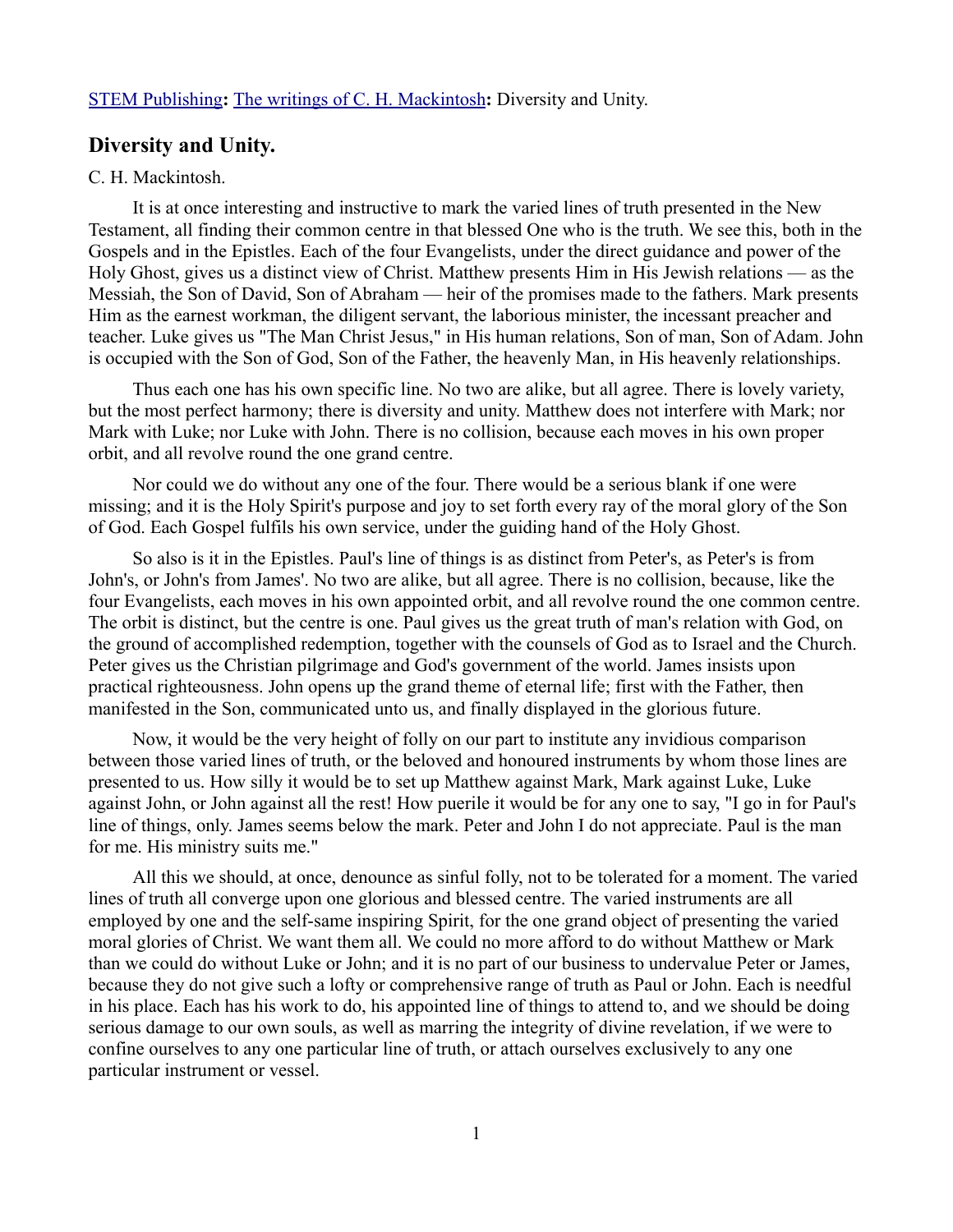The early Corinthians fell into this grave error, and thus called forth a sharp rebuke from the blessed Apostle Paul. Some were of Paul; some of Apollos, some of Cephas; some of Christ. All were wrong; and those who said they were of Christ were quite as wrong as any of the others. They were carnal, and walked as men. It was a grievous folly to be puffed up for one against another, inasmuch as they were all Christ's servants, and all belonged to the whole Church.

Nor is it otherwise now in the Church of God. There are varied kinds of workmen, and varied lines of truth; and it is our happy privilege, not to say our holy duty, to recognize and rejoice in them all. To be puffed up for one against another, is to be "carnal and walk as men." To depreciate any of Christ's servants is to depreciate the truth which he carries, and to forsake our own mercies. "All things are yours; whether Paul, or Apollos, or Cephas, or the world, or life, or death, or things present, or things to come; all are yours; and ye are Christ's; and Christ is God's."

This is the true and the divine way to look at the matter; and this, too, is the way to avoid sects, parties, cliques and coteries in the Church of God. There is one body, one Head, one Spirit, one divine and perfect revelation — the Holy Scriptures. There are many members, many gifts, many lines of truth, many distinct characters of ministry. We need them all, and therefore God has given them all.

But, most surely, God has not given the various gifts and ministries for us to set one against another, but that we may humbly and thankfully avail ourselves of all, and profit by them according to His gracious purpose in giving them. If all were Pauls, where were the Peters? If all were Peters, where were the Johns?

Nor this only; but what must be the effect of going in for any one particular line of truth, or character of ministry? What but to produce an imperfect Christian character? We are all sadly prone to one-sidedness, and nothing more ministers to this evil than an inordinate attachment to some one particular branch of truth, to the exclusion of other branches equally important. It is by *"the truth"* we are sanctified — by all, not by *some* truth.

We should delight in every department of truth, and give a cordial welcome to each vessel or instrument which our God may be pleased to use in ministering His truth to our souls. To be puffed up for one against another is to be more occupied with the vessel than with the truth which the vessel contains, more occupied with man than with God — a grievous mistake! "Who then is Paul, or who is Apollos, but ministers by whom ye believed, even as *the Lord gave to every man."*

Here lies the grand principle. God has various instruments for His work, and we should value them all as *His* instruments, and nothing more. It has ever been Satan's object to lead the Lord's people to set up heads of schools, leaders of parties, centres of cliques, thus splitting up the Church of God into sects, and destroying its visible unity. Let us not be ignorant of his devices; but in every possible way *"endeavour* to keep the unity of the Spirit in the uniting bond of peace."

How is this great object to be attained? By keeping near the Centre — by abiding in Christ — by habitual occupation with Himself — by drinking deeply into His spirit, and walking in His footsteps by lying at His feet, in true brokenness of spirit and humility of mind — by thorough consecration to His service, the furtherance of His cause, the promotion of His glory, the prosperity and blessing of every beloved member of His body.

Thus shall we be delivered from strife and contention, from the discussion of profitless questions and baseless theories, from partiality, prejudice, and predilection. We shall be able to see and appreciate all the varied lines of truth converging upon the one divine Centre, the varied rays of light emanating from the one eternal Source. We shall rejoice in the great fact that, in all the ways and works of God, in